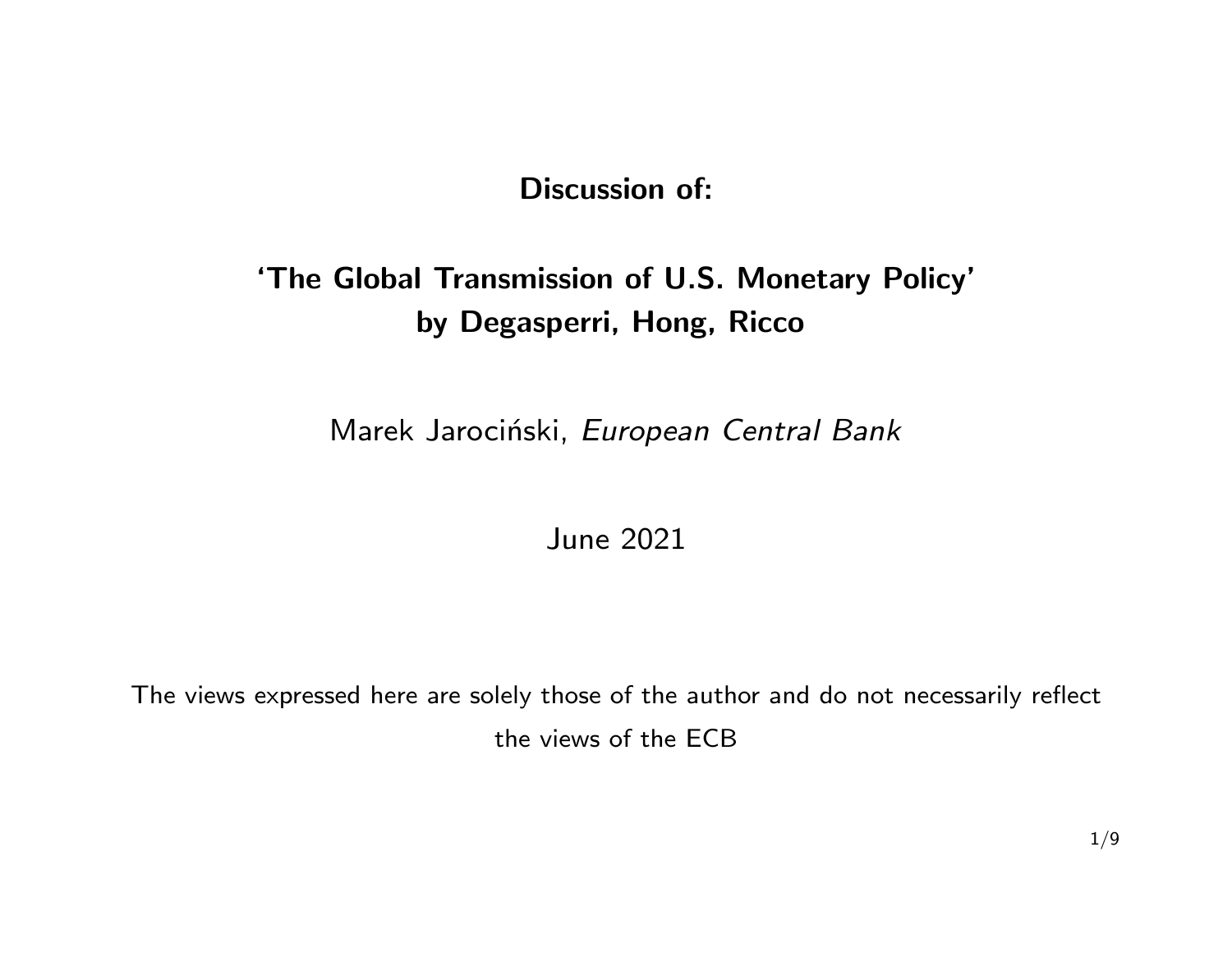#### What this paper does

Estimates the effects of Fed monetary policy shocks across 30 countries

- Identification: high frequency, purging central bank info. effects
- 30 Bayesian VARs with US block  $+$  non-US block
	- Compare IRFs across income levels, exchange rate regimes, capital regulation, dollar exposure in invoicing and finance
- Mundell-Fleming type model do discuss the results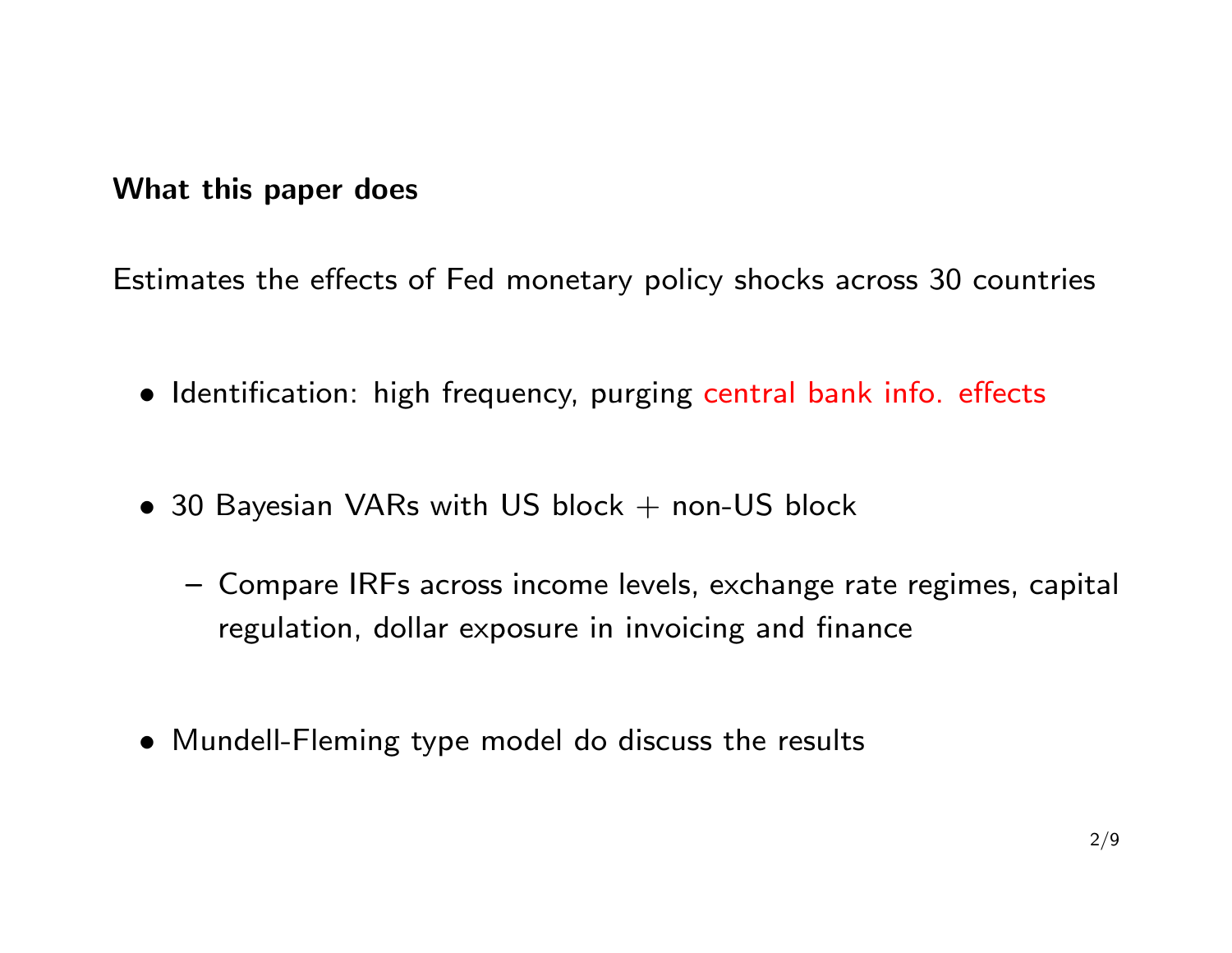## Findings

- Strong spillovers across the world, through financial channels (Rey, 2013 and follow-up).
- Flexible exchange rate does not insulate (Corsetti et al. 2020).
- Domestic monetary policy does not insulate risk premia move against (Kalemli-Ozcan, 2019 and others).
- More dollar exposure leads to stronger spillovers. Capital controls insulate a bit.
- Nominal spillovers work through the oil/commodity price channel.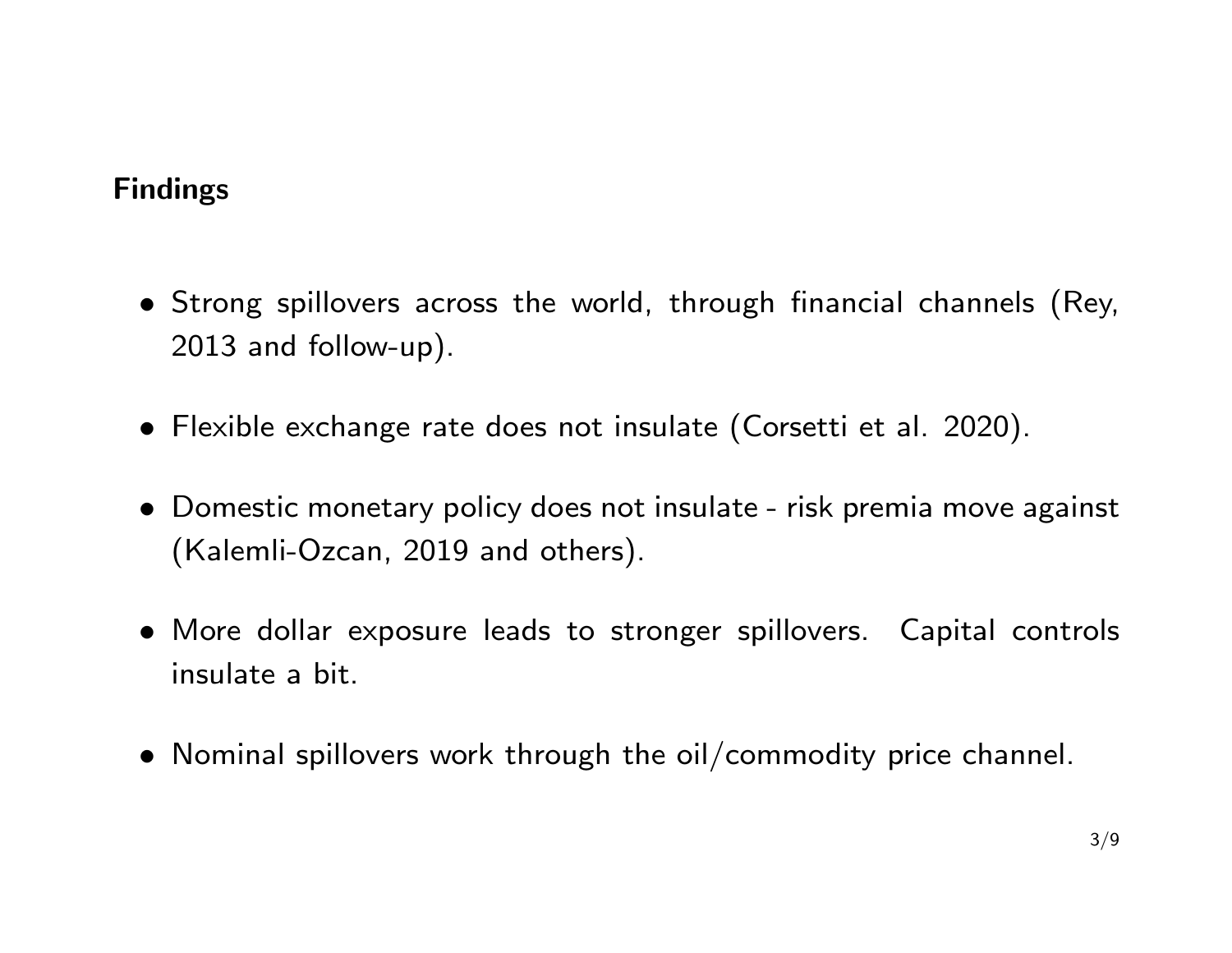## Feature worth highlighting

- Homogeneous empirical framework for studying many different countries and variables
	- Differences are not due to different specifications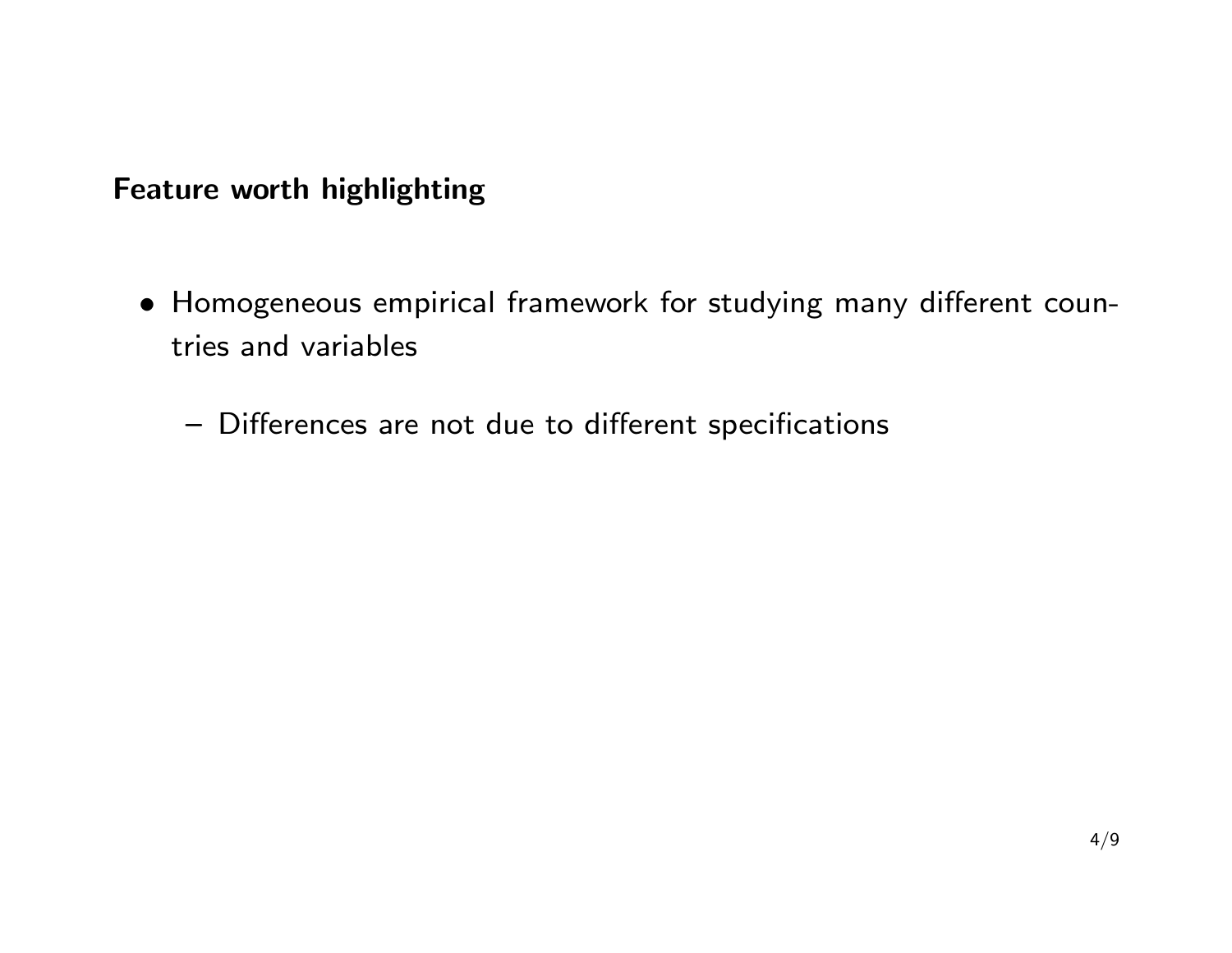### Open question

- How specific are these findings to Fed monetary policy shocks? Do other US shocks generate similar international spillovers?
- E.g. Cesa-Bianchi and Sokol (2021): US financial shocks also generate similar international spillovers.
- Fed information effects that Degasperri et al. purge also generate similar international spillovers.

information effects  $=$  interest rate hike shows that Fed is bullish about the economy  $\rightarrow$  agents become more bullish as well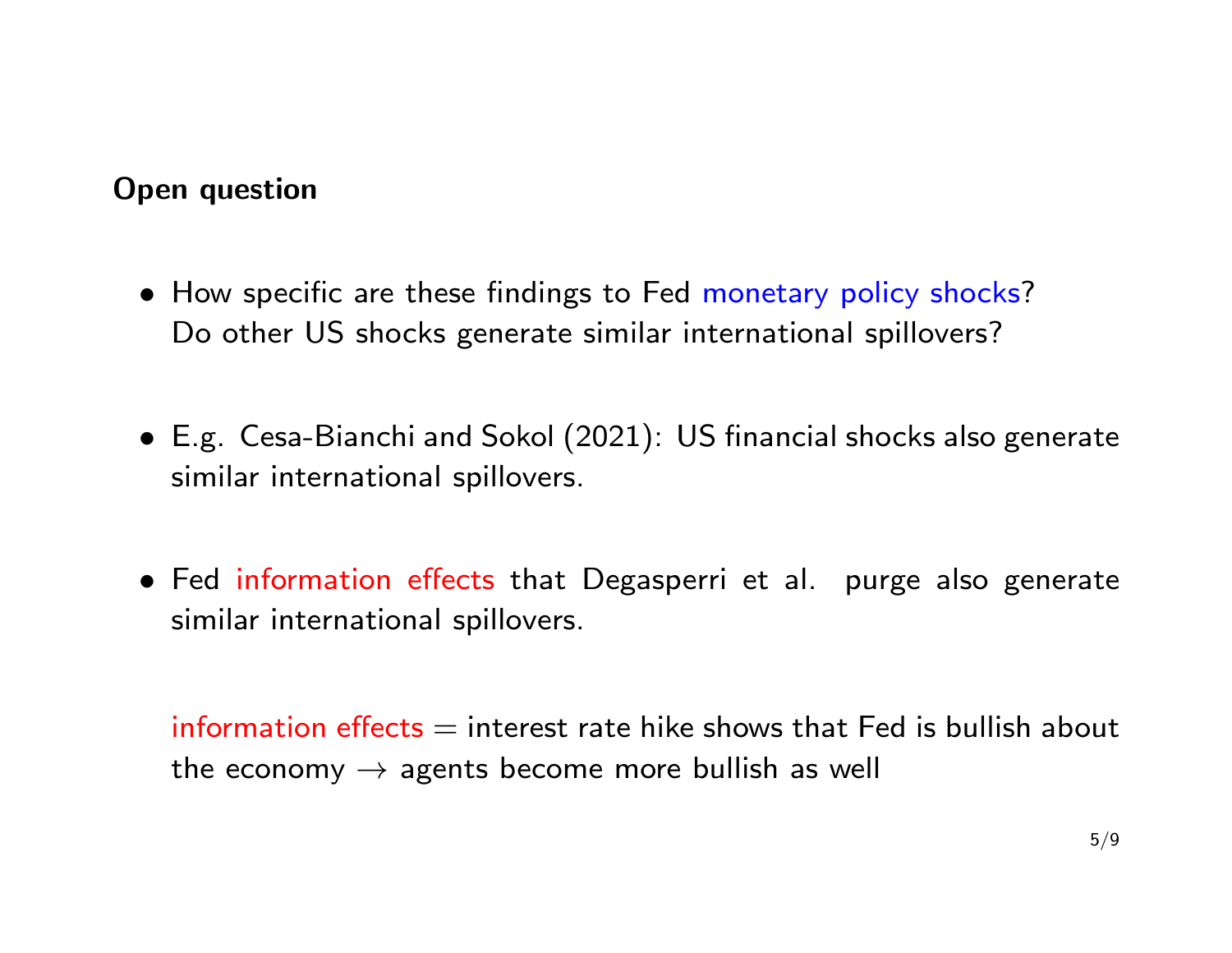# Spillover of Fed monetary policy shocks and Fed information effects to the euro area



Source: Jarociński (2021) Central Bank Information Effects and Transatlantic Spillovers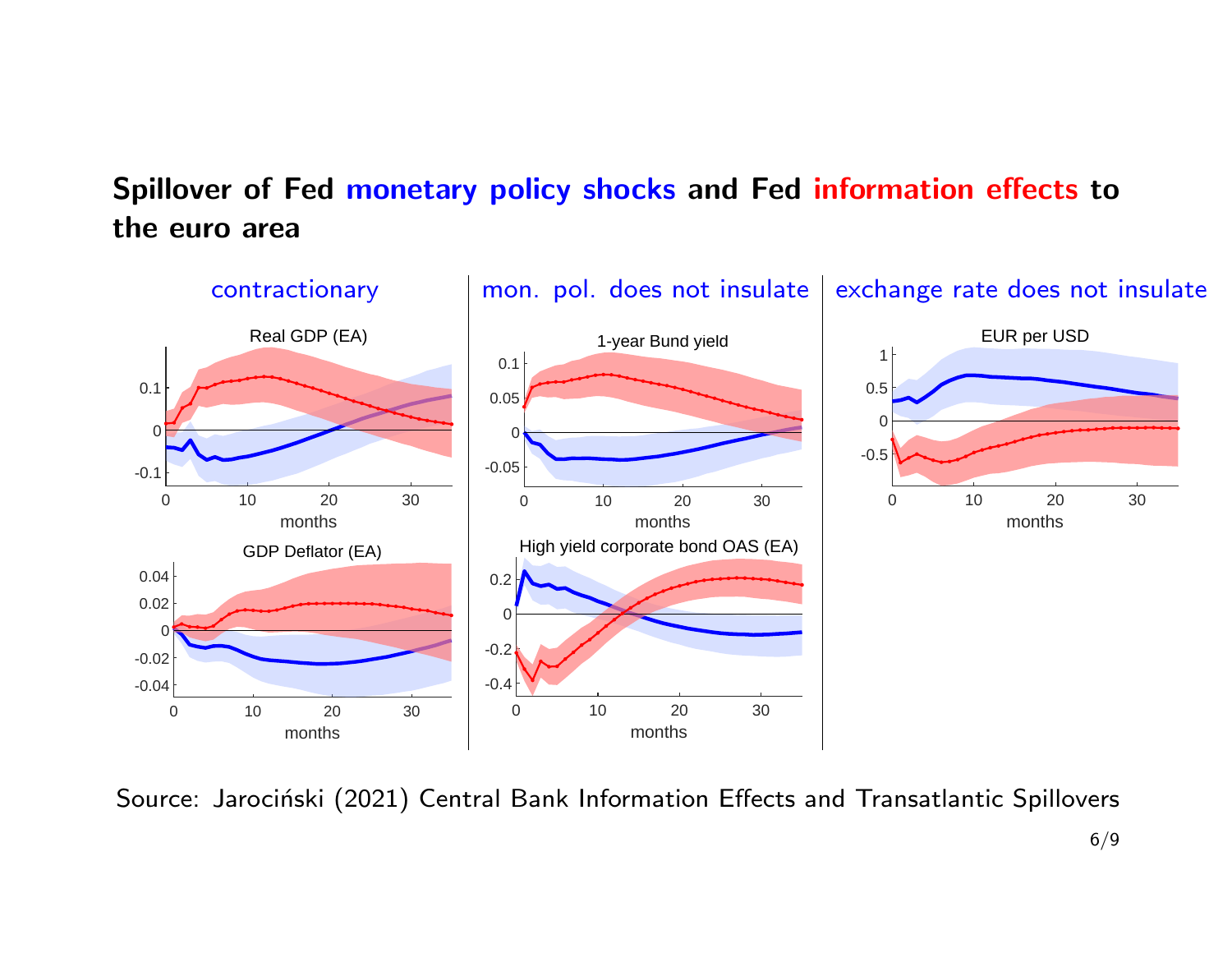# Spillover of Fed monetary policy shocks and Fed information effects to the euro area



Source: Jarociński (2021) Central Bank Information Effects and Transatlantic Spillovers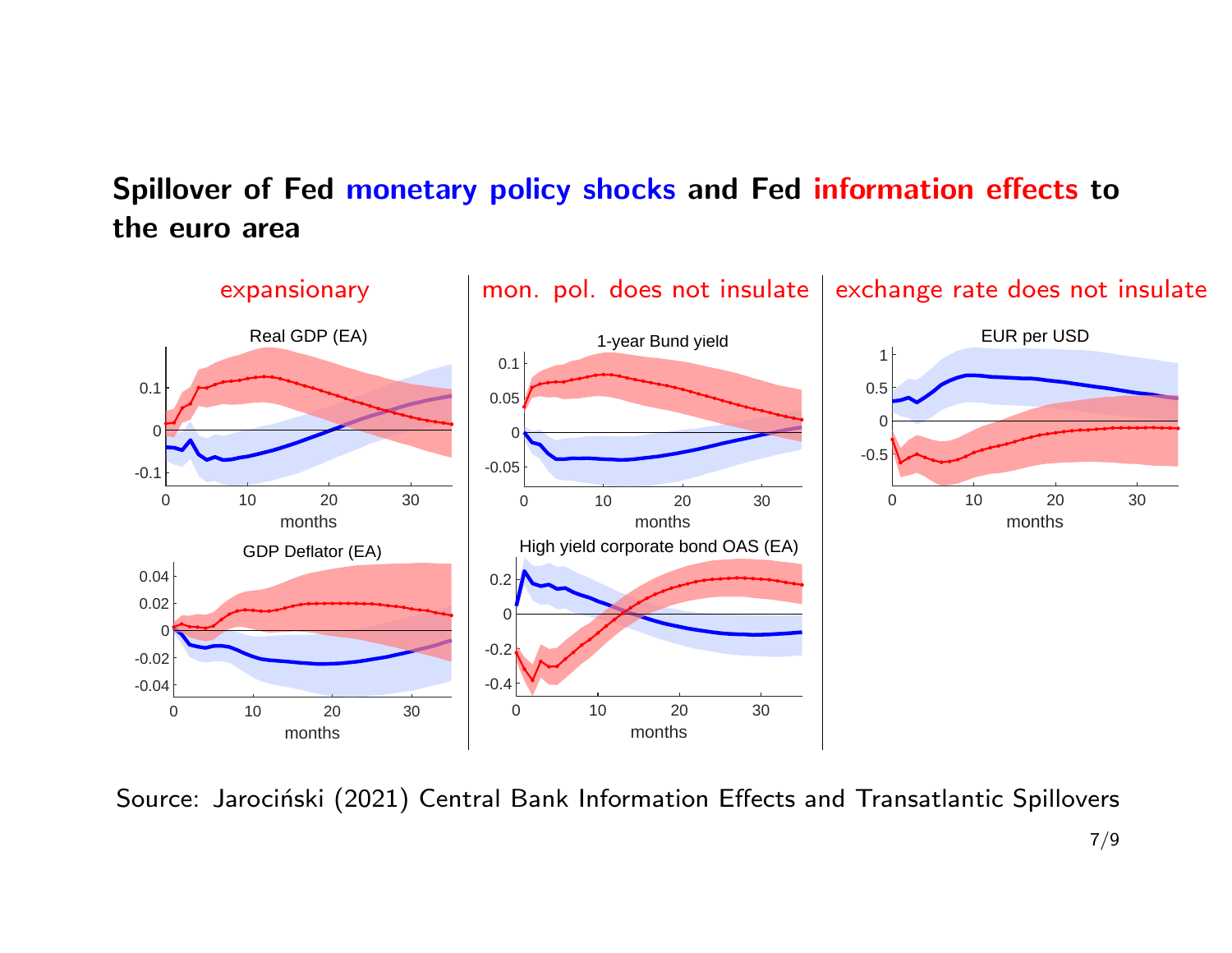#### Spillover of information effects  $\approx$  spillovers of macro data surprises

Positive surprise in the Eurozone industrial confidence (actual > Bloomberg  $survey) \rightarrow US$  financial variables



Source: Jarociński (2021) Central Bank Information Effects and Transatlantic Spillovers